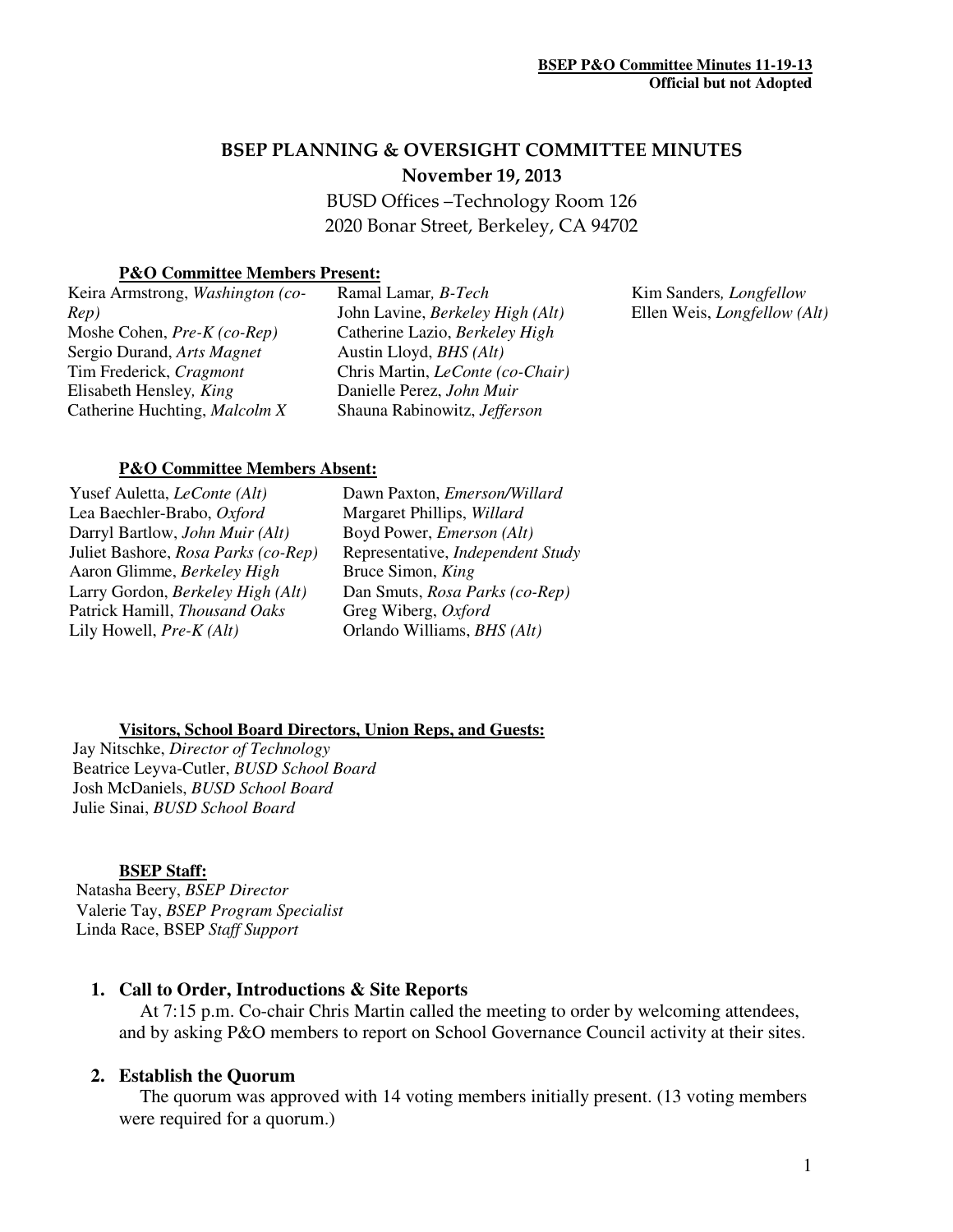### **3. Nomination/Election of Chairperson(s) for 2013-14**

 Chris Martin and Elisabeth Hensley were nominated to be Co-Chairpersons for the 2013- 14 school year.

**MOTION CARRIED (Lazio/Lavine):** To elect Chris Martin and Elisabeth Hensley to be the Co-Chairpersons for the 2013-14 school year.

The motion was approved with a showing of 12 hands, with no objections and two abstentions.

**4. Nomination/Selection of P&O Reps to Superintendent's Budget Advisory Committee (SBAC) for 2013-14** 

Catherine Lazio was nominated to be the P&O representative to the SBAC for 2013-14 school year.

**MOTION CARRIED (Rabinowitz/Perez):** To elect Catherine Lazio to be the P&O representative to the SBAC for 2013-14 school year.

The motion was unanimously approved with at showing of 14 hands, with no objections and no abstentions.

The first SBAC will take place on December 17, 2013.

It was noted that Larry Gordon will be a P&O representative for a second year. Beery will notify all the P&O members of SBAC meetings.

# **5. BSEP Director's Comments**

*Natasha Beery, BSEP Director* 

Beery mentioned that the Kindergarten Fair would be held Sunday, December 8<sup>th</sup> (11:00am to 2:00pm at LeConte Elementary School and encouraged P&O members to welcome new families to the district, introduce them to the BSEP Measure, and encourage involvement at the school site or the district.

# **6. Approval of Minutes: October 29, 2013**

**MOTION CARRIED (Lamar/Cohen):** To approve the meeting minutes of the October 29, 2013 P&O Committee Meeting.

The motion was approved with a showing of 12 hands, with no objections, and 2 abstentions.

Note: The minutes of October 29, 2013 to be amended so that the last sentence on page 3 reads as follows: Smith noted that Class sizes are *should be* posted by October 31<sup>st</sup> at schools in locations where teachers can review them.

# **7. Public Comment**

No public comments were made.

# **8. Preliminary SGC Elections Report (Beery/Tay)**

Natasha Beery, *BSEP Director*, provided the following handouts:

- SGC Election Report Demographics and Perspectives
- BSEP Planning & Oversight Committee Calendar 2013-2014 v11.18.13 (yellow)
- BSEP Planning & Oversight Committee District Budget Planning Calendar 2013-2014 v11.19.13 (white)
- BUSD BSEP Budget Planning and Reporting Timeline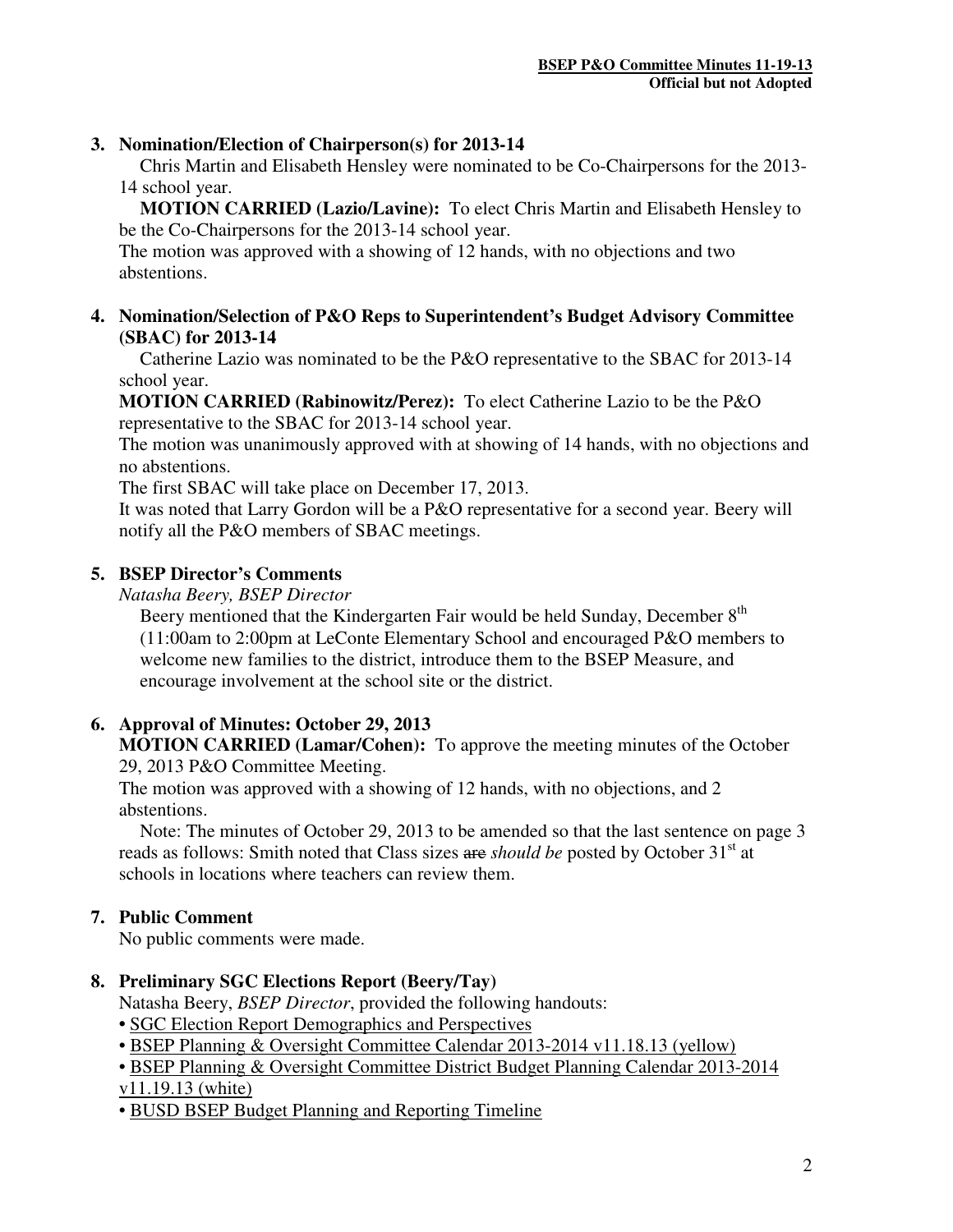Beery noted that the *SGC Election Report Demographics and Perspectives* is a draft and not a final report. Beery doesn't have responses from B-Tech or Independent Study yet, so those were not included in the draft hand-out.

The final report for the Board will include the race and ethnicity of the SGC members and of perspectives of what people bring to the table, as obtained through a survey. The racial categories are now aligned with Federal categories. Beery stated that they would be able to report broadly on the categories despite the differences in the way the demographics were reported in the past.

 The report will also include information on how the SGC elections went, how the sites conducted outreach to solicit candidates, and how the voting was conducted. Beery thought the information could offer guidance for assisting sites going forward.

 There was a question about the demographic study being done by the district and the demographics Beery has been collecting from the SGCs. The district-wide study will focus on population zones, facilities, and growth trends. Beery's election report will look at the SGC racial/ethnic demographics, representation and perspectives. Will this be offered to the PTA and ELACs so that everyone has the same census sheet that they complete and have the same information? Beery responded to this by stating that her office might be able to do this or they could see if the PTA Council and ELACs would do this task.

 There was a low voter turn out at BHS. What did other sites do that was effective in getting parents to participate? Beery confirmed that the participation rate at the high school was low. She attributed the higher rates of participation as far as candidates and voting to places where the principals and other school site leaders are more engaged in reaching out to individuals and groups, as well as starting as early as the previous spring in order to line up possible candidates for the fall. There needs to be more parent involvement in the ELACs as well.

Sites used a variety of methods for voting, e.g., voting online, sending voting information home in the children's backpacks, which would not be done at BHS. One concern for some sites is how candidate statements were written. For BHS, the principal and PTA did not collaborate this year, and parents may have been pulled in different directions because of involvement in their small learning community. In addition, there were changes in BHS staff tasked with coordinating the election, so less experienced people were involved.

There was concern raised as to why there is not some uniformity in voting or aligning the voting in the same way. Beery talked about creating both a procedure and a way of talking about the way that committees work together so that there is broader participation, particularly for new people. Also, if a candidate lacks experience in writing the personal statement, it may not have reflected the depth of his or her perspective.

Lavine stated that BSEP flies under the radar of so many people in the school community and that it ought to be a bigger priority for everybody involved and have more presence. He liked the idea of starting outreach in the spring and continuing through the summer so that there is a constant presence of BSEP. Lamar added that there needs to be some caution taken when talking about a uniform process when working with B-Tech. Beery agreed that a "cookie cutter" approach would not work for everybody. She would like to see guidelines that would be attentive to most settings but address the schools that need more flexibility such as B-Tech and Independent Study. Beery added that going forward and figuring out ways to make the SGC be a place where whatever is going on is compelling and meaningful enough for the people to want to be involved and that the presentations and discussions are put together in such a way that it doesn't feel like an exclusive club. Beery reminded the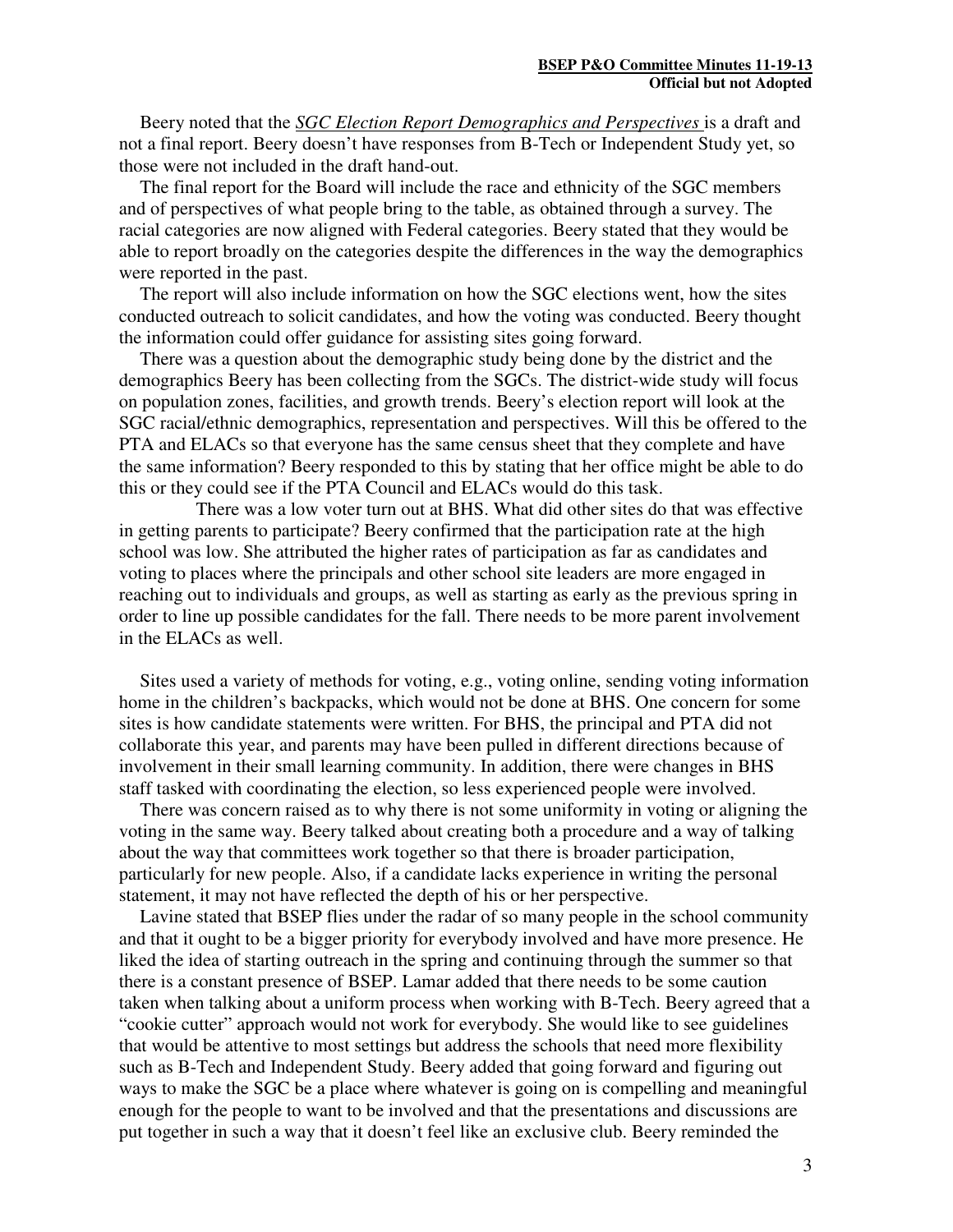attendees that the *Site Committee Handbook* contains a "first stab" on best practices about how to run the committee, so that there is a sense that people are there for a shared purpose. She would like to get feedback and ideas that she can bring back to all the sites and work better on behalf of the kids.

Hensley stated that getting BSEP more exposure at Open House and tying elections to an open house makes a lot of sense, because that is a place where a lot of what BSEP does is visible to people, more so than Back-To-School night.

(Note: The Site Committee Handbook will be sent to the SGC at each school. Beery stated that the ELAC Toolkit just got done and will be added to the *Site Committee Handbook*.)

Martin acknowledged that this work was a huge step forward.

Beery reported on calendaring and handed out the *BSEP Planning & Oversight Committee Calendar 2013-2014 v11.18.13* (yellow) and the *BSEP Planning & Oversight Committee District Budget Planning Calendar 2013-2014 v11.19.13* (white). She noted that this was a very unusual year because the P&O will be looking at the LCFF/Local Control Accountability Plan/LCAP planning shown on the white "big picture" calendar. Beery also introduced and described the *BUSD BSEP Budget Planning and Reporting Timeline,* which extends out to June 2016. Beery noted that this calendar describes the standard P&O planning process as well as the additional items for review by the committee, i.e., review of various plans and budgets (rollout and expenditures), as well as the presentations to be made by the various subcommittees and budget managers for programs funded by BSEP. The timeline includes LCFF/LCAP planning as well as BSEP Measure planning, which overlap. Beery mentioned that components of the LCAP plan might overlap and intersect with components of the BSEP plan.

Beery stated that there would be a LCAP presentation December 3, 2013 at LeConte Elementary School to which the public is invited.

There was a question about how to find out who is on the Parent Advisory Council. Right now each principal will be identifying and recommending individuals to the PAC. The Superintendent will also get to select PAC appointees. The names put forward should reflect the demographics of the district and have representation of the students who are the focus of supplemental funding. The PAC names will have final approval by the School Board.

It remains important to look at discretionary site funds and try to understand how they are being expended in different schools, i.e., some school PTAs have more money than others; some are funding positions, some are not; some site funds are being used for things at one site that they're not being used for at another. Several members of the P&O Committee made an effort last year to make sense of the budgets/funds from the schools and the information was not consistent. The P&O concluded that it was important that the principals, PTA, SGCs paint the complete picture as to how their budgets and expenditures would align with the plan more directly and they will need that info in their site planning as the LCFF is implemented. The information would be informative to this committee, the PAC, and the Berkeley Public Schools Fund.

There was a brief discussion of funding levels from the State. Berkeley school funding will be increased every year for the next eight years to bring the funding level to 2007-08 levels, including COLA increase. Supplemental funding is based on identified groups of Reduced and Free Lunch, ELLs, and foster youth.

A question was raised as to whether LCAP would conflict or restrict site funding? Challenges may come because the LCAP is a district-wide plan, and there will have to be an